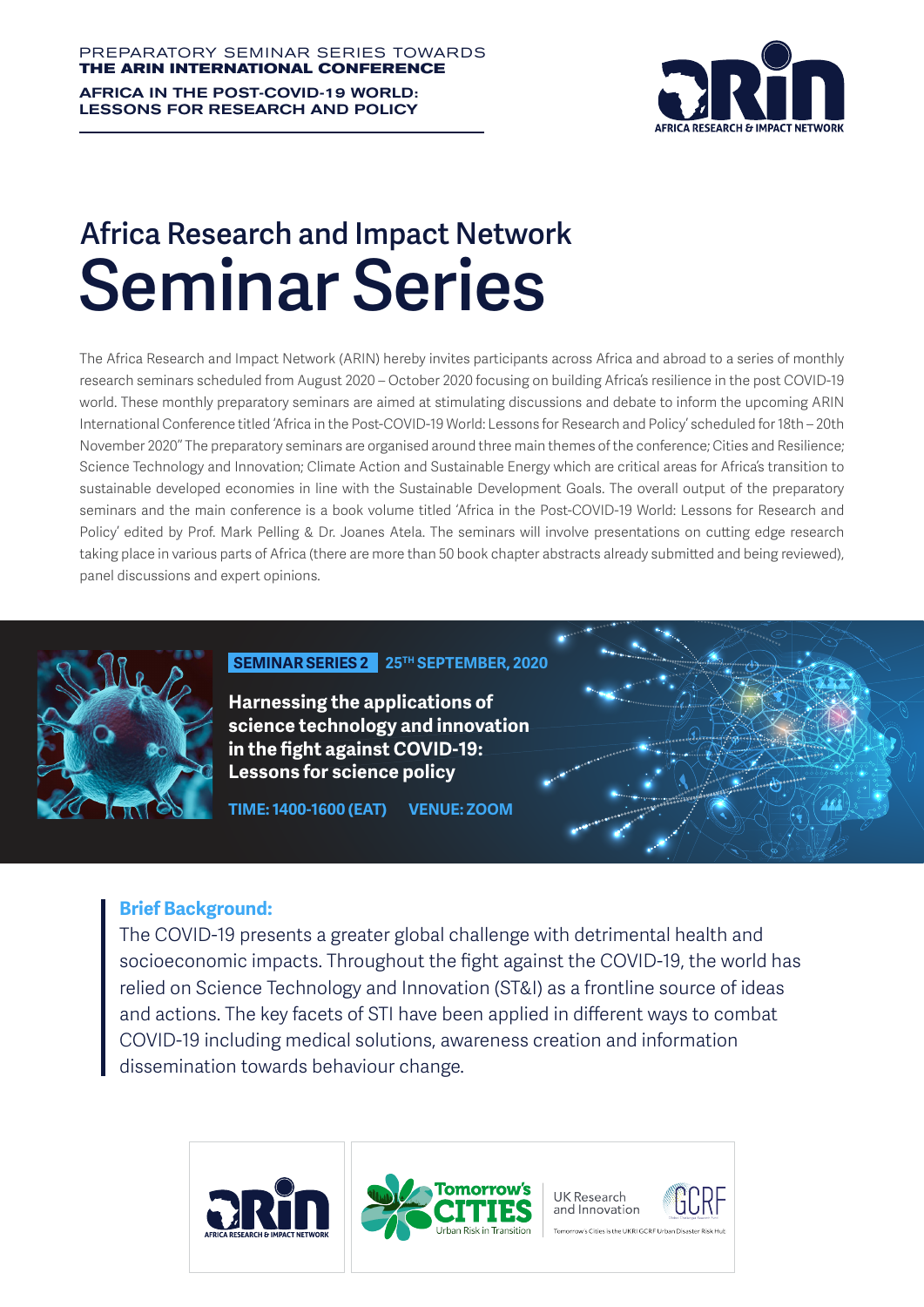#### **Seminar Format**

The seminar will present emerging contextual evidence on the role of technologies and innovations given that the pandemic has led to a proliferation of innovations and has accelerated applications of technologies including digitisation in ways that we never imagined. But some of these technologies are far from evenly distribution across the world and might leave African countries leapfrogging and catching up. Striking the right balance will be crucial when it comes to safeguarding the potential of promising – albeit immature – technologies to serve the public interest. This seminar will also explore through a panel session how ST&I can play a catalytic role in solving and managing the current COVID-19 pandemic as well as future pandemics and propose key areas for strengthening moving forward.

#### **Tentative topics to be presented and discussed by the panellists**

- The role of science in addressing the COVID situation and the future of global science and its importance broadly to address challenges in the SDGs.
- Role of technology and policy processes and how they are shaping recovery efforts post COVID-19.
- The implications of the current pandemic on our overall ST&I systems in the quest for transformation.

#### **Panellists**

- Dr. Roy Mugiira, Director, Scheduled Sciences at the National Commission for Science, Technology and Innovation of Kenya
- Ms. Ann Lawi-Country Director, Pangea Accelerator
- Mr. Peter Kuria –Director Incubation and Innovation Management and founder Start up Industrial Park

#### **Discussant**

Prof. Joanna Chataway- Head of Department of the Science, Technology, Engineering and Public Policy (STEaPP) in the Faculty of Engineering Sciences at University College London (UCL).

#### **Moderator**

Dr. JPR Ochieng'-Odero Project team lead - East Africa Research Fund

#### **Expected output**

Expected outputs include harnessing the applications of ST&I, beyond the pandemic documented as a blog, which is linked to relevant book chapters under the ST&I theme.

**Venue & Registration details** https://bit.ly/35I3j8y